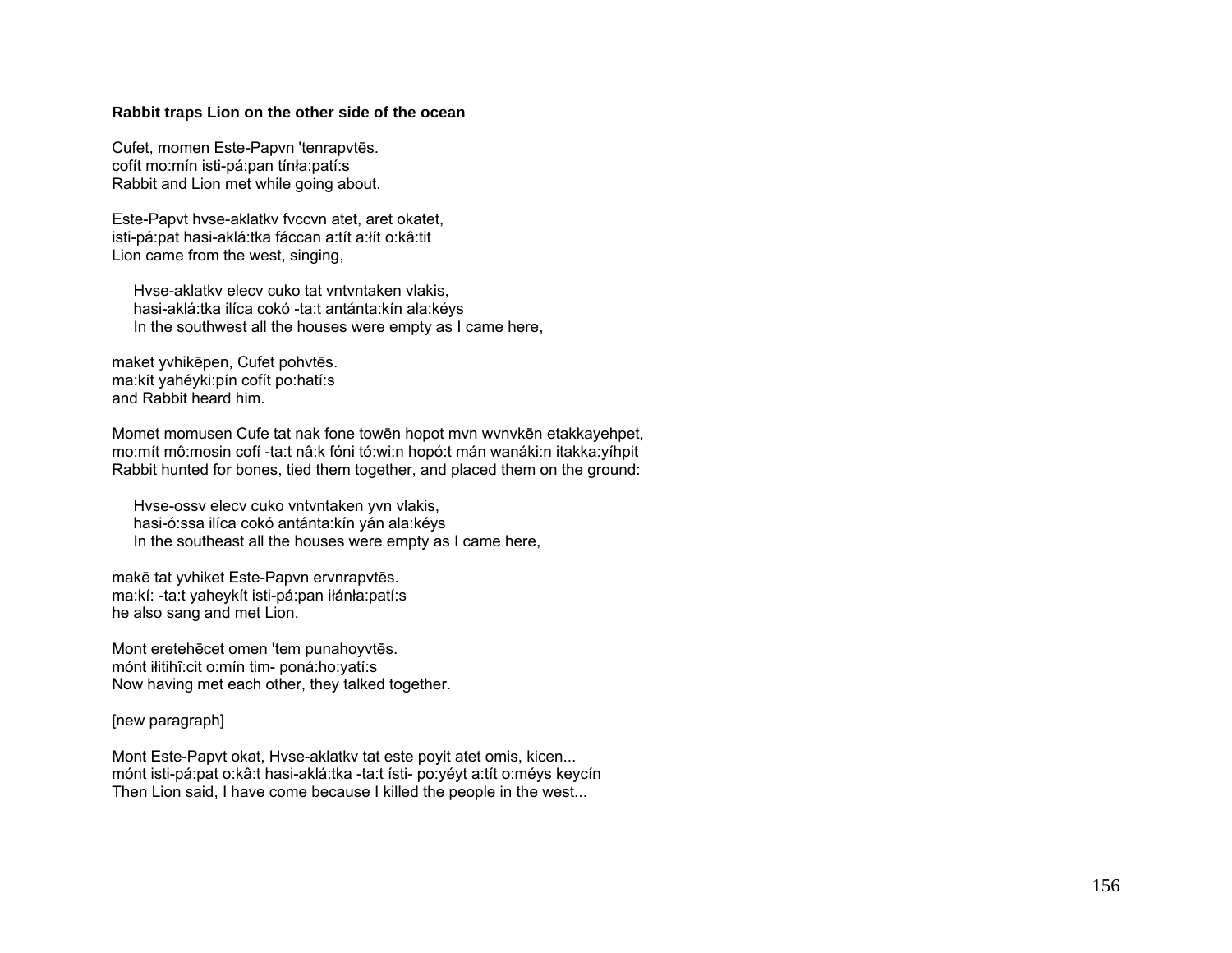Cufeu matvpomēn, Vneu Hvse-ossv elecv este poyit atit yvn vlakit omis, kicvtēs. cofíó ma:tapó:mi:n aníó hasi-ó:ssa ilíca ísti po:yéyt â:teyt yán alâ:keyt o:méys keycatí:s Rabbit, too, in the same way said, I, too, have come because I killed the people in the southeast.

[new paragraph]

Momof Cufet okat, mo:mô:f cofít o:kâ:t Then Rabbit said,

Mon omat estit este fone eshoyvnepē tayen omat kērrvkēs, kicen... mó:n o:mâ:t istêyt isti- fóni ishoyanipí: tâ:yin o:mâ:t ki:łłakí:s keycín Let's find out who can pass human bones...

Momepekvs, kicvtēs. mo:mipíkas keycatí:s Let it be so, [Lion] said.

Momen Cufet okat, Musoholēt omvkvrēs, kicvtēs. mo:mín cofít o:kâ:t moso:holí:t omákałi:s keycatí:s Then Rabbit said, Let's do it with our eyes closed.

Momepekvs, kihcet em vkvsamvtēs. mo:mipíkas kéyhcit im- ákasa:matí:s Let it be so, [Lion] said, agreeing.

Momen momusen hokkolvt 'metetahket kaken... mo:mín mô:mosin hokkó:lat 'mititáhkit kâ:kin Right away both got ready and sat down...

Este-Papv tat musolusēt likvtēs. isti-pá:pa -ta:t mosŏ:<sup>ⁿ</sup>losi:t lêykati:s Lion sat with his eyes closed really tight.

Momen Cufe tat renayēt likvtēs. mo:mín cofí -ta:t łiná:yi:t lêykati:s And Rabbit sat with his eyes wide open.

Mont my este-papy hoyanat, este fone tylkusēn hoyanet oman, mónt ma isti-pá:pa hoya:nâ:t isti- fóni tăl kosi:n hoya:nít o:mâ:n Then when the lion passed, he passed only human bones,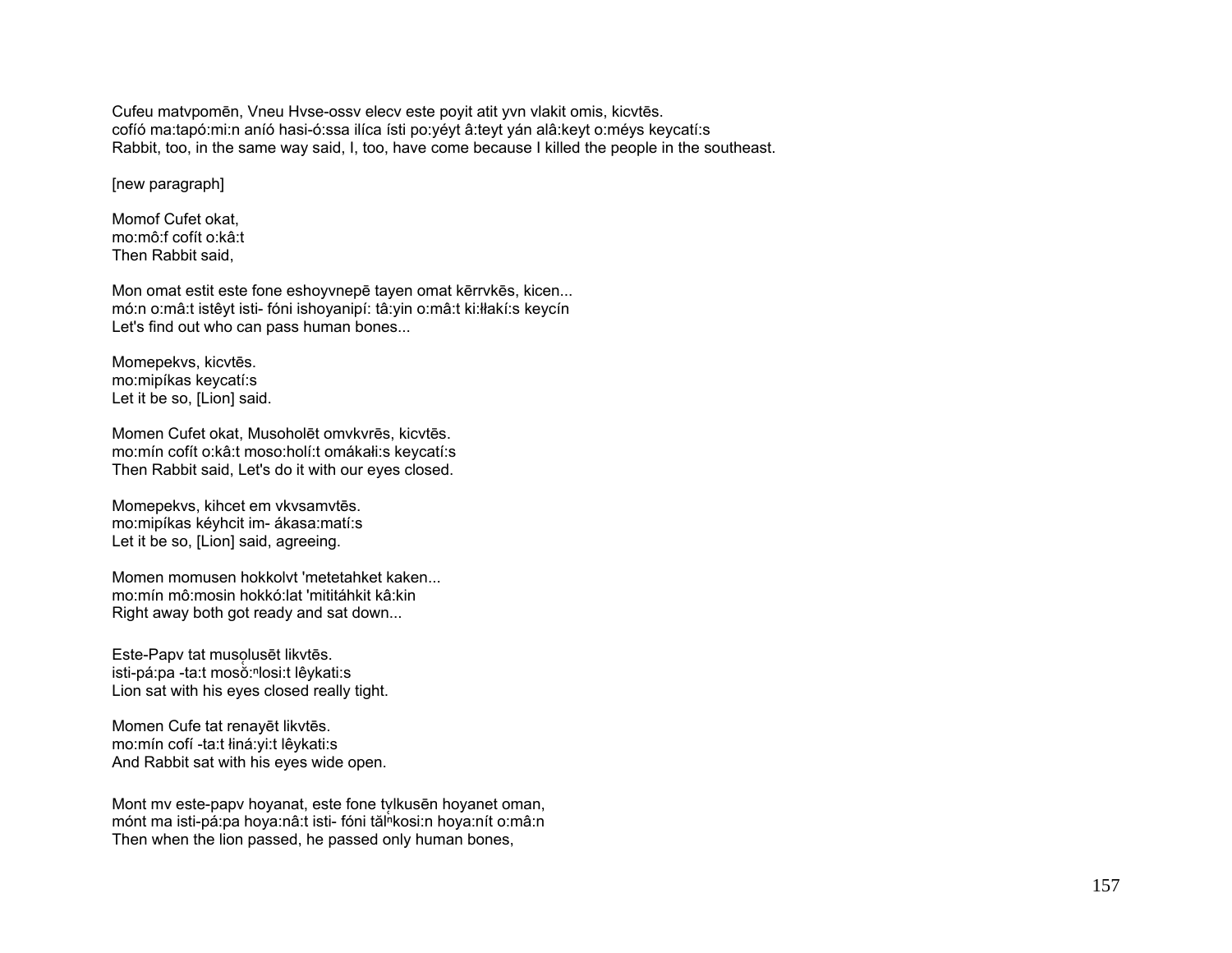Cufe tat cerēhusēn hoyanet omet, cofí -ta:t ciłí:hosi:n hoya:nít o:mít while Rabbit passed little round lumps,

ēme mv momē hoyanan acawet mv este-papvn iem vpoyet esliket omet, í:mi ma mó:mi: hoya:nâ:n á:ca:wít ma isti-pá:pan a:ímapo:yít islêykit o:mít so [Rabbit] took what he had passed and placed them where the lion sat,

ēme tat mv este-papv hoyanan, acawet ēme likat elecvn avpoyet... í:mi -ta:t ma isti-pá:pa hoya:nâ:n á:ca:wít í:mi lêyka:t ilícan á:apo:yít and then he took what the lion had passed and put it under where he was sitting...

Cufe tat likēpet, ta̜yē oricehpet... cofí -ta:t leykî:pit tă:<sup>n</sup>yi: ołeycíhpit Rabbit sat awhile, until he had enough...

Hokvs! Cufet kihcen, hokkolvt asehohket hecakan... hókas cofít kéyhcin hokkó:lat a:sihóhkit hica:kâ:n Now! Rabbit said, and both stood up and looked...

Mv este-papv likvtē tat, nake cerēhusēt vpoken hēcvtēs. ma isti-pá:pa lêykati: -ta:t nâ:ki ciłí:hosi:t apô:kin hi:catí:s Where the lion had sat, he saw little round lumps.

Mont okat cvmomusēs komvkatētan, mucv vnnettv vwolvcoks cē, maket arvtēs. mánt o:kâ:t ca-mŏ:ʰmɔsi:s kŏ:ʰmakâ:ti:ta:n mocá annítta awólacoks cî: ma:kít a:łatí:s And he said, I didn't think I would pass so little--my [dying] day is near, he said.

[new paragraph]

Momen hvtvm 'tepahket vhoyvtēs. mo:mín hatâm 'tipáhkit aho:yatí:s Then the two got together and went away.

Mont vhoyen, yafken ernochoyvranet omen... mónt aho:yín ya:fkín iłnochoyáła:nít o:mín And as they were going, it was getting to be evening, and they were going to spend the night...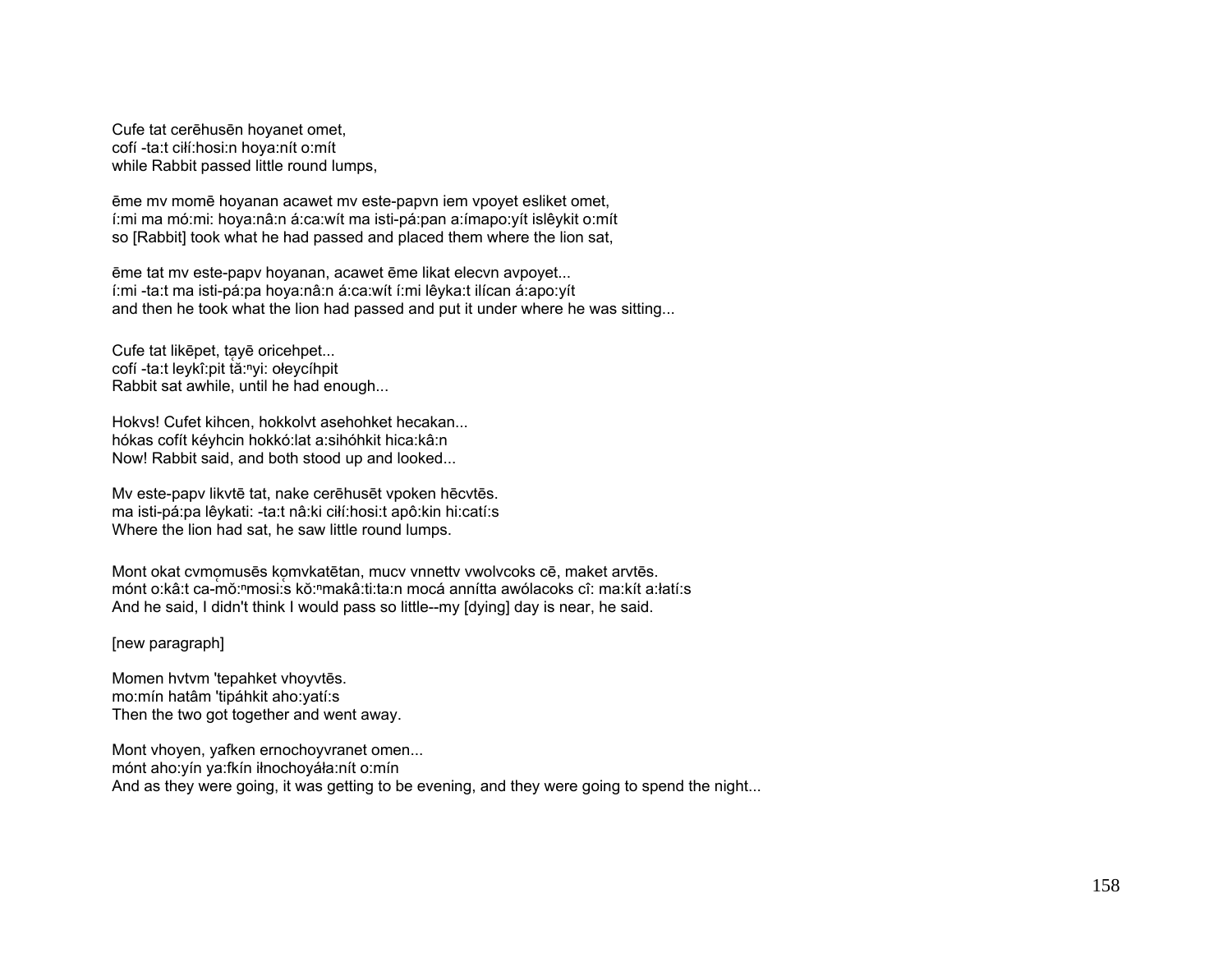Cufet okat, Heyvt Tohfokakv Hvccet os, kicvtēs. cofít o:kâ:t hiyát tohfoká:ka háccit ô:s keycatí:s Rabbit said, This is Tohfokaka River.

Mont omen mvn nochoyvranet onkv, momusen Cufe tat eto-hvrpen hopoyēpvtēs. mónt o:mín mán nochoyáła:nít onká mô:mosin cofí -ta:t ito-háłpin hopóyi:patí:s And as this is where they would spend the night, Rabbit immediately began to gather tree bark.

Mon Este-Papvt okat, mó:n isti-pá:pat o:kâ:t And Lion asked,

Estomēcvranet mv nake moman hopoyet ometskehaks? kicvtēs. istomí:cała:nít ma nâ:ki mô:ma:n hopo:yít o:míckiha:ks keycatí:s What are you going to do with what you are gathering?

Momen Cufet okat, mo:mín cofít o:kâ:t Then Rabbit said,

Ta̜yen est etkolēt omvnken, 'tecarēs kont omis, kicvtēs. tă:<sup>ⁿ</sup>yin ist- ítko:lí:t o:mánkin tícá:łi:s kônt o:méys keycatí:s One gets very cold, so I thought I'd build a fire.

Mont Cufet Este-Papvn em pohet okat, mónt cofít isti-pá:pan ím- po:hít o:kâ:t Then Rabbit asked Lion,

Cenocat nak maket cenocēt omehaks? kicet em pohen... cino:câ:t nâ:k ma:kít cino:cí:t ô:miha:ks keycít ím- po:hín When you sleep, what kind of sound do you make?

Este-Papvt okatet, Si, si, si, si, si, si, maket cvnocēt omvcoken okhoyētvnks, kicvtēs. isti-pá:pat o:kâ:tit sáy sáy sáy sáy sáy sáy ma:kít cano:cí:t ô:macokin ókho:yí:tanks keycatí:s Lion said, They tell me I make the sound, Say, say, say, say, say, say when I sleep, he said.

Momen hvtvm Este-Papvt Cufen em pohet, Centv? Nak maket cenocēt omhaks? kicet Este-Papvt em pohen... mo:mín hatâm isti-pá:pat cofín ím- po:hít cínta´ nâ:k ma:kít cino:cí:t ô:mha:ks keycít isti-pá:pat ím- po:hín Then Lion asked Rabbit, What about you? What sound do you make when you sleep?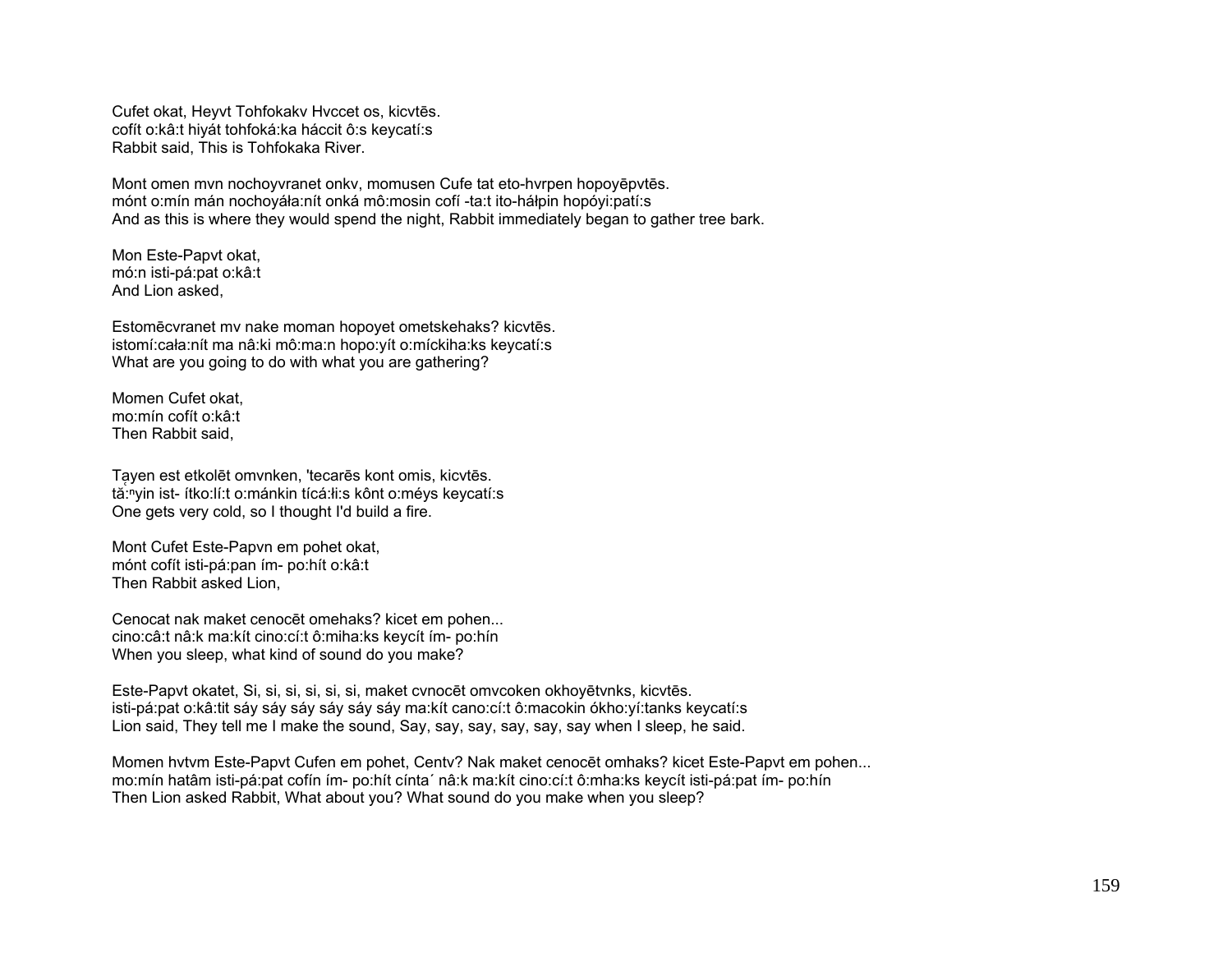Mēkko-rakko tohrotok! maket cvnocēt omēs kicvtēs. mi:kko-łákko tohłotók ma:kít cano:cí:t ô:mi:s keycatí:s When I sleep I say, Big Chief Toh-Thlo-Tok! he said.

Momen takwakhoken, momusen Cufe tat nocepē omēt, mvn maket nocēt omvtē mo:mín takwakhô:kin mô:mosin cofí -ta:t nocípi: ó:mi:t mán ma:kít no:cí:t ô:mati: And they lay down to sleep, and then Rabbit pretended to be asleep and made the sounds that he had said, saying,

estem onayekv, Mēkko-rakko tohrotok, makēpen istim- onâ:yika mi:kko-łákko tohłotók má:ki:pín Big Chief Toh-Thlo-Tok!

Este-Papv tat pohet takwakkvtet, momusen Este-Papv tat nocēpvtēs. isti-pá:pa -ta:t pô:hit takwâ:kkatit mô:mosin isti-pá:pa -ta:t noci:patí:s Lion heard him as he lay there, and then Lion fell asleep.

Momis mv este-papv tat fvccvn maket nocēpet omēpet okekv, mô:meys ma isti-pá:pa -ta:t fáccan ma:kít noci:pít omî:pit o:kiká But the lion had spoken the truth, for as he fell asleep, he said,

mv Si, si, si, si, si, si, maket nocēpet entakwakken... ma sáy sáy sáy sáy sáy sáy ma:kít noci:pít intakwâ:kkin Say, say, say, say, say, say, and lay sleeping...

## [new paragraph]

Cufe tat alihket, momusen mv eto-hvrpe rakkusan enhopoyepēt takwvkecēpvtet, cofí -ta:t a:léyhkit mô:mosin ma ito-háłpi łákkosa:n inhopo:yipí:t takwakicî:patit Rabbit got up and looked for the biggest piece of tree bark that he had placed by him,

mvn ēsso-hiye hēran eskēfet... mán i:sso-héyyi hĭ:ⁿła:n íski:fít and shoveled hot ashes with it...

Momusen mv este-papv wakkan ohpefiken, mô:mosin ma isti-pá:pa wâ:kka:n ohpifêykin Then he dusted the lion with them as he lay there,

momusen Este-Papv tat cvpvkiket, atasiket, mv cufe tat assehcen 'svhoyvtēs. mô:mosin isti-pá:pa -ta:t capakêykit a:ta:sêykit ma cofí -ta:t a:ssíhcin sáho:yatí:s and Lion got very angry, jumped up, and chased the rabbit.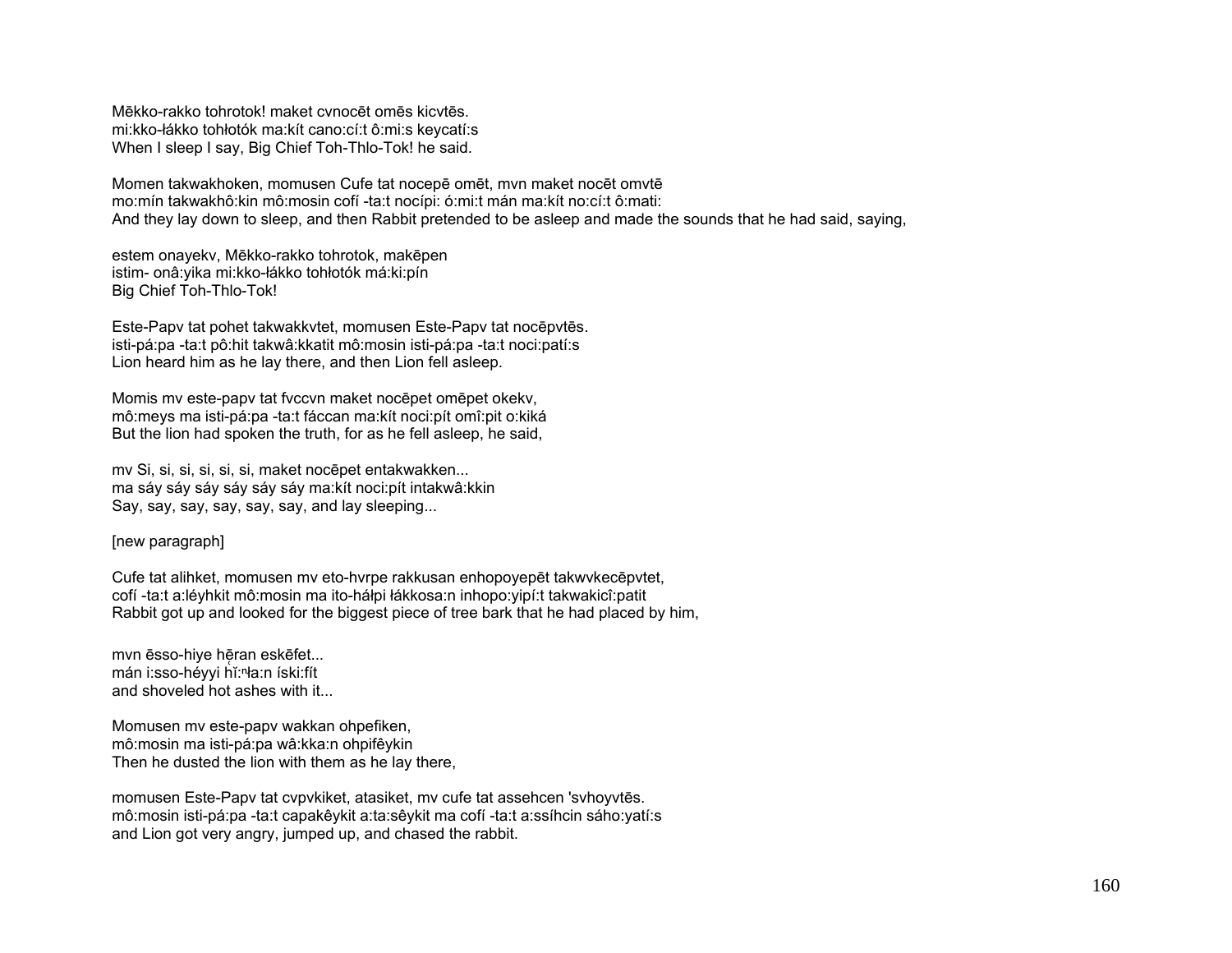## [new paragraph]

Mon eswelaken hvccuce wakken Cufet 'metohtasken eswelaken... mó:n íswila:kín haccocí wâ:kkin cofít 'mitóhta:skín íswila:kín And as they went, Rabbit jumped over a small creek, and they kept going...

Mv hvccuce mv cufe tohtaskē vtēkat, Hvcce rakkvnto! kicet... ma haccocí ma cofí tóhta:skí: atî:ka:t hácci ła:kkánto: keycít Every time the rabbit jumped over the little creek, he'd say, River that gets big!

'Metohtaskat mv hvccuce rakkēn omēto estomis, 'mitóhta:skâ:t ma haccocí ła:kkí:n o:mí:to istô:meys As he jumped over, the creek would grow wider,

mv este-papvo matvpon 'metohtasken eswelaken... ma isti-pá:paó ma:tapô:n 'mitóhta:skín íswila:kín but the lion would jump over the same way, and they continued on...

Tvpalvn Cufet tiken Este-Papvo entiken... tapá:lan cofít teykín isti-pá:paó ínteykín Rabbit crossed to the other side, and Lion crossed, too...

Hvtvm Cufe tat ratohtaskēpvtēs. hatâm cofí -ta:t ła:tohtá:ski:patí:s Rabbit jumped back across again.

Mohmen Este-Papvt ratohtaskeko tayen enhayēpvtēs. móhmin isti-pá:pat ła:tohtá:skiko: tâ:yin inhá:yi:patí:s Then he made it so Lion could not jump back across.

Cufet, mont omet Cufe tat atvpalvn vrēpet omet cofít mónt o:mít cofí -ta:t a:tapá:lan ałi:pít o:mít Rabbit was on this opposite side

Este-Papy tat nak hayekot Cufe tat vrēpvtēs. isti-pá:pa -ta:t nâ:k há:yikot cofí -ta:t alĭ:npati:s so he went about ignoring Lion.